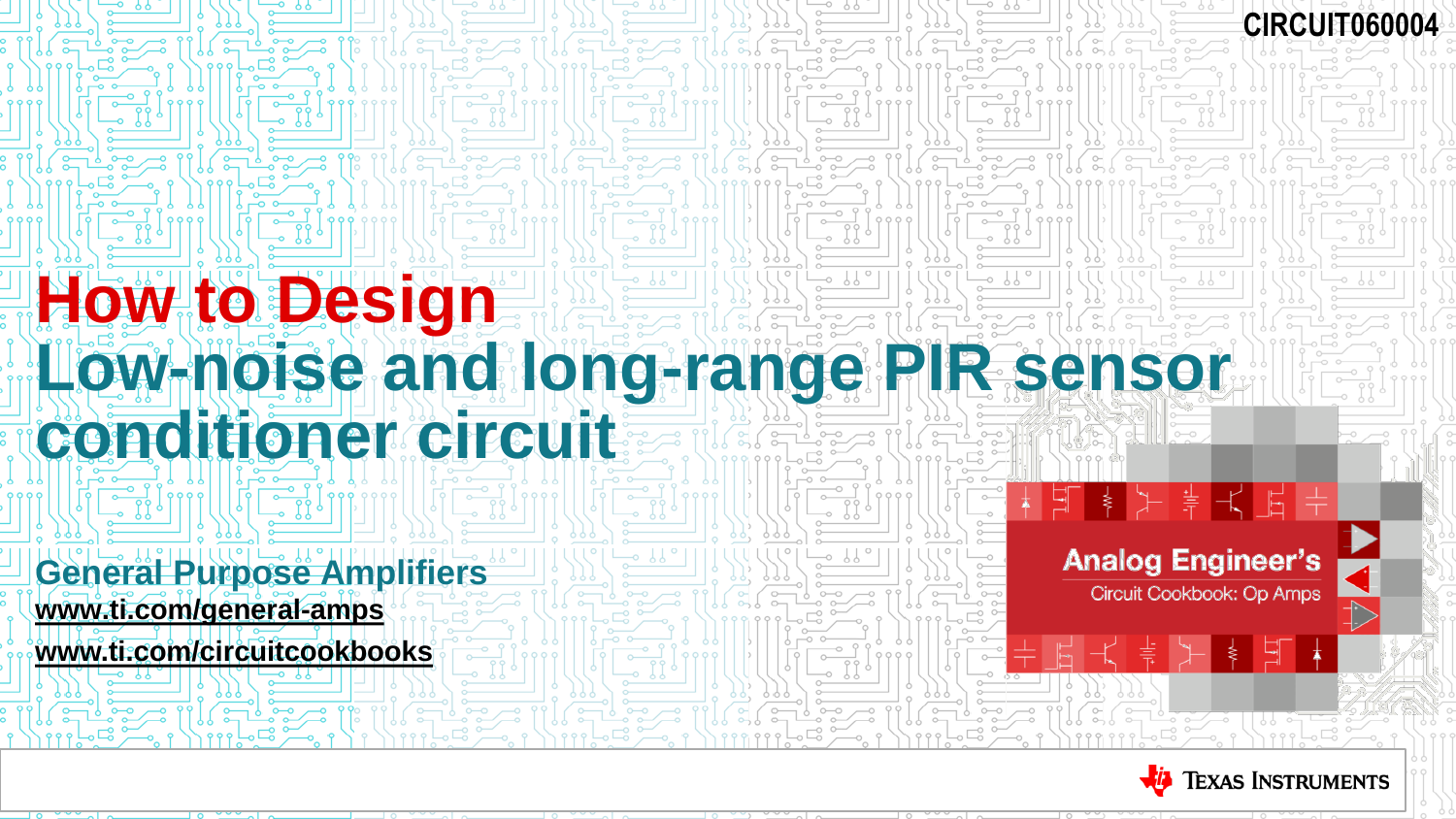## **Circuit Description**



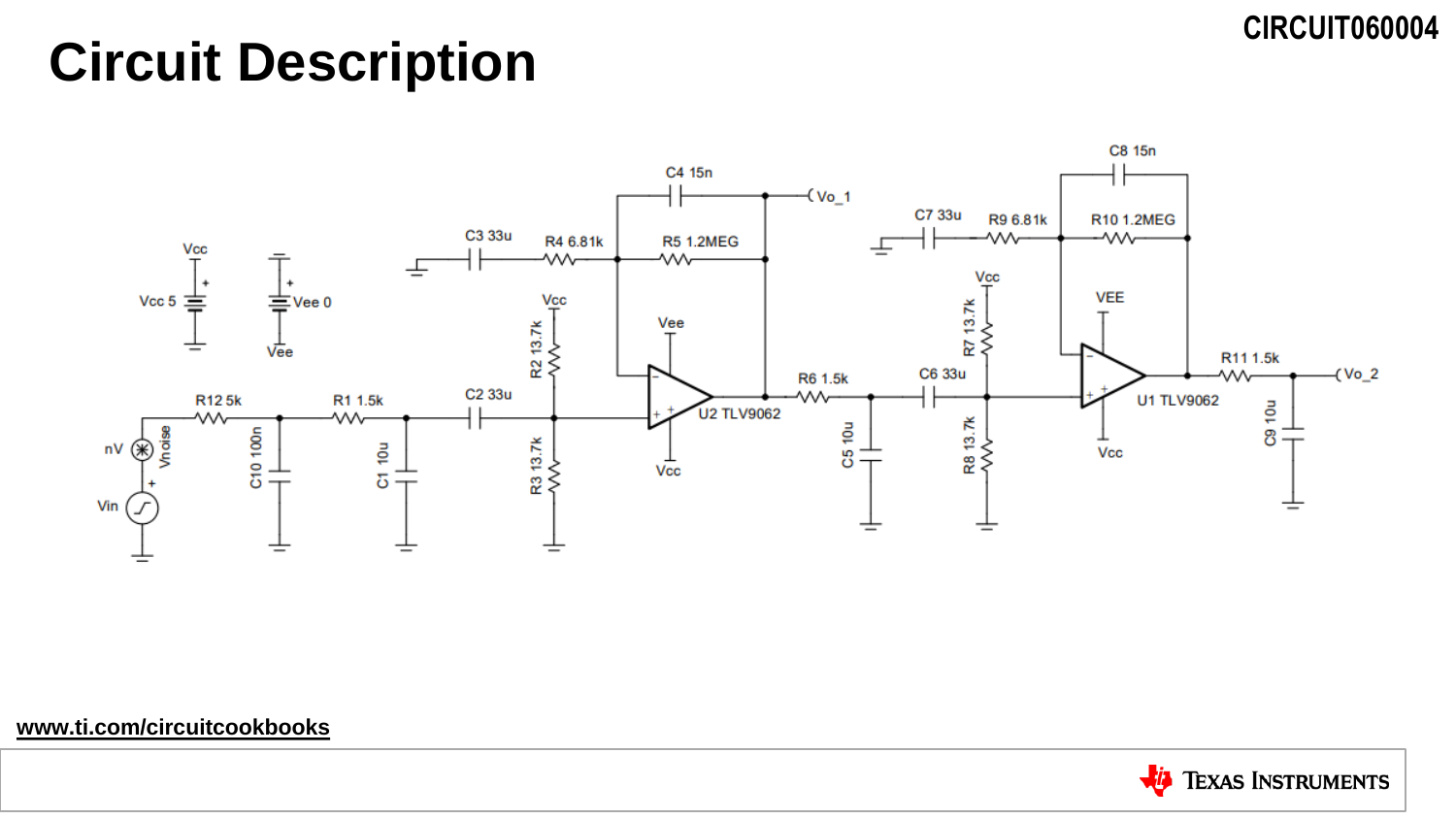## **Design Steps**

| AC Gain | <b>Filter Cutoff Frequency</b> |       |    |     |
|---------|--------------------------------|-------|----|-----|
| 90 dB   |                                |       | CC | 'ee |
|         | $0.7$ Hz                       | 10 Hz | い  |     |



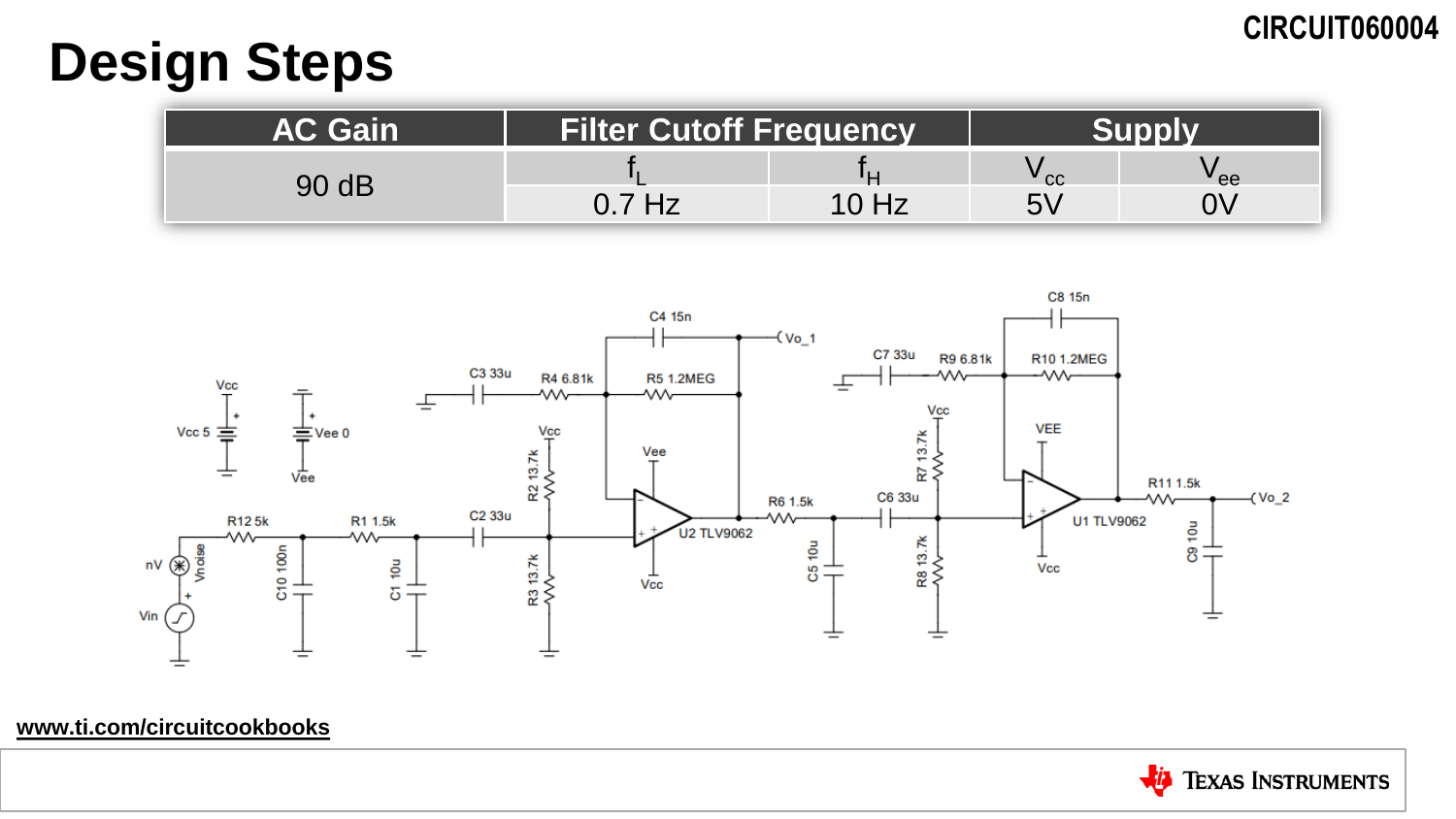## **Design Steps**

| <b>AC Gain</b> | <b>Filter Cutoff Frequency</b> |       |    |      |
|----------------|--------------------------------|-------|----|------|
| 90 dB          |                                |       | cc | " ee |
|                | Hz                             | 10 Hz | ら  |      |



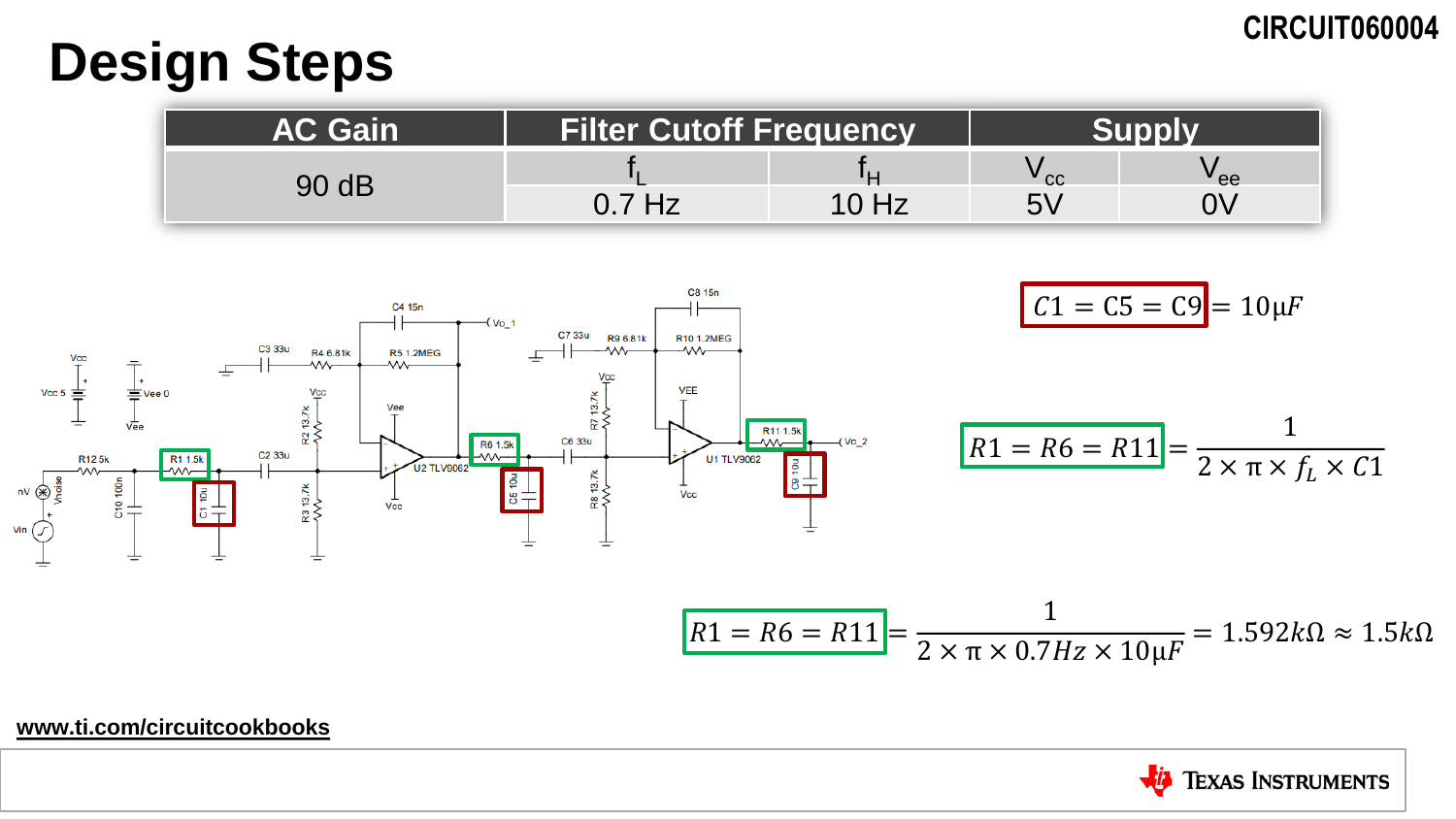## **Design Steps**

| <b>AC Gain</b> | <b>Filter Cutoff Frequency</b> |      |    |     |
|----------------|--------------------------------|------|----|-----|
| 90 dB          |                                |      | cc | 'ee |
|                | 7 Hz                           | 0 Hz | 5V |     |



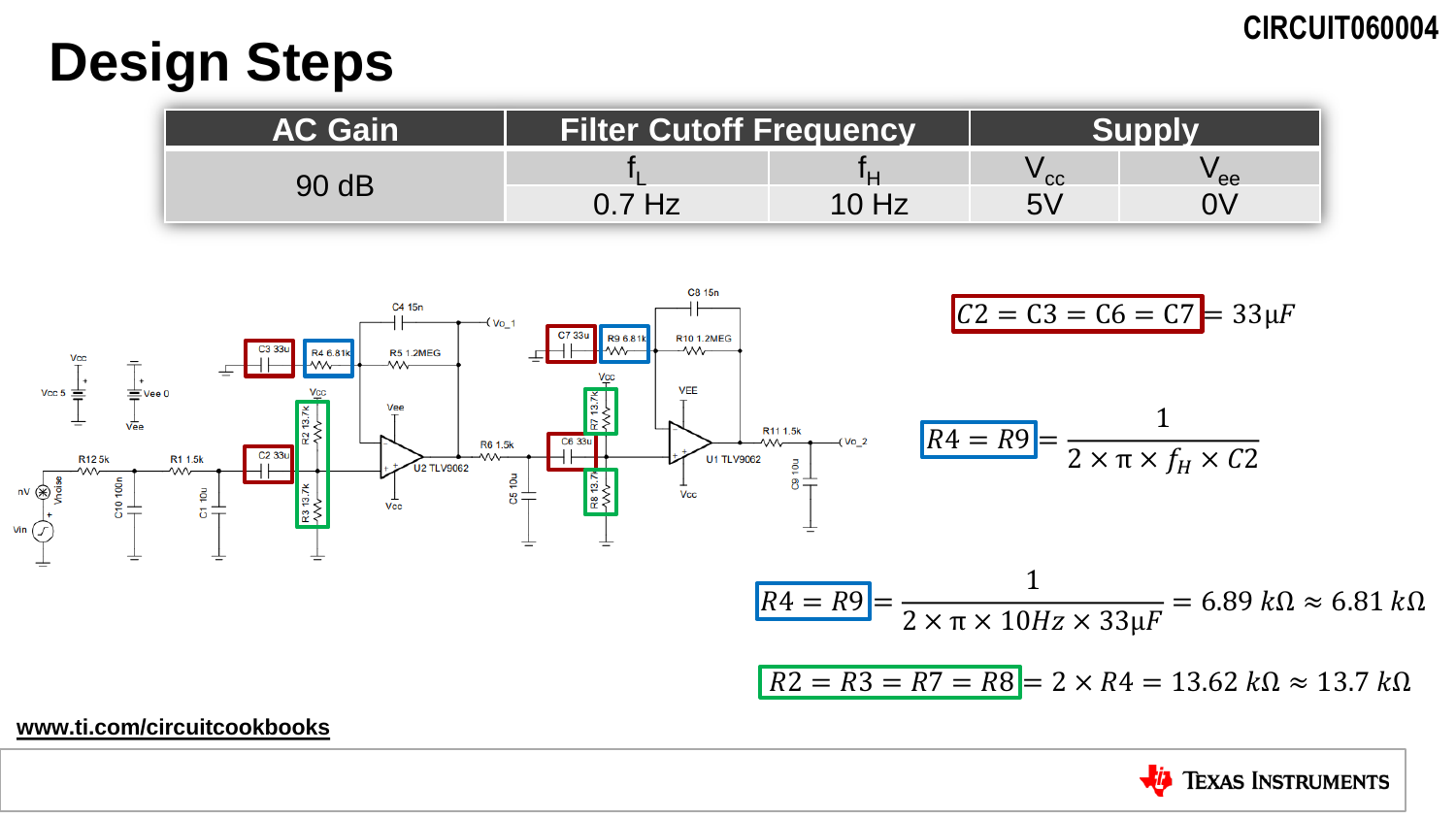## **Design Steps**

| <b>AC Gain</b> | <b>Filter Cutoff Frequency</b> |  |        |     |
|----------------|--------------------------------|--|--------|-----|
| 90 dB          |                                |  | $"$ cc | 'ee |
|                | .7 Hz                          |  | 5V     |     |



 $R5 = (177.828V/V - 1) \times 6.81k\Omega = 1.2M\Omega$ 

Jia **TEXAS INSTRUMENTS**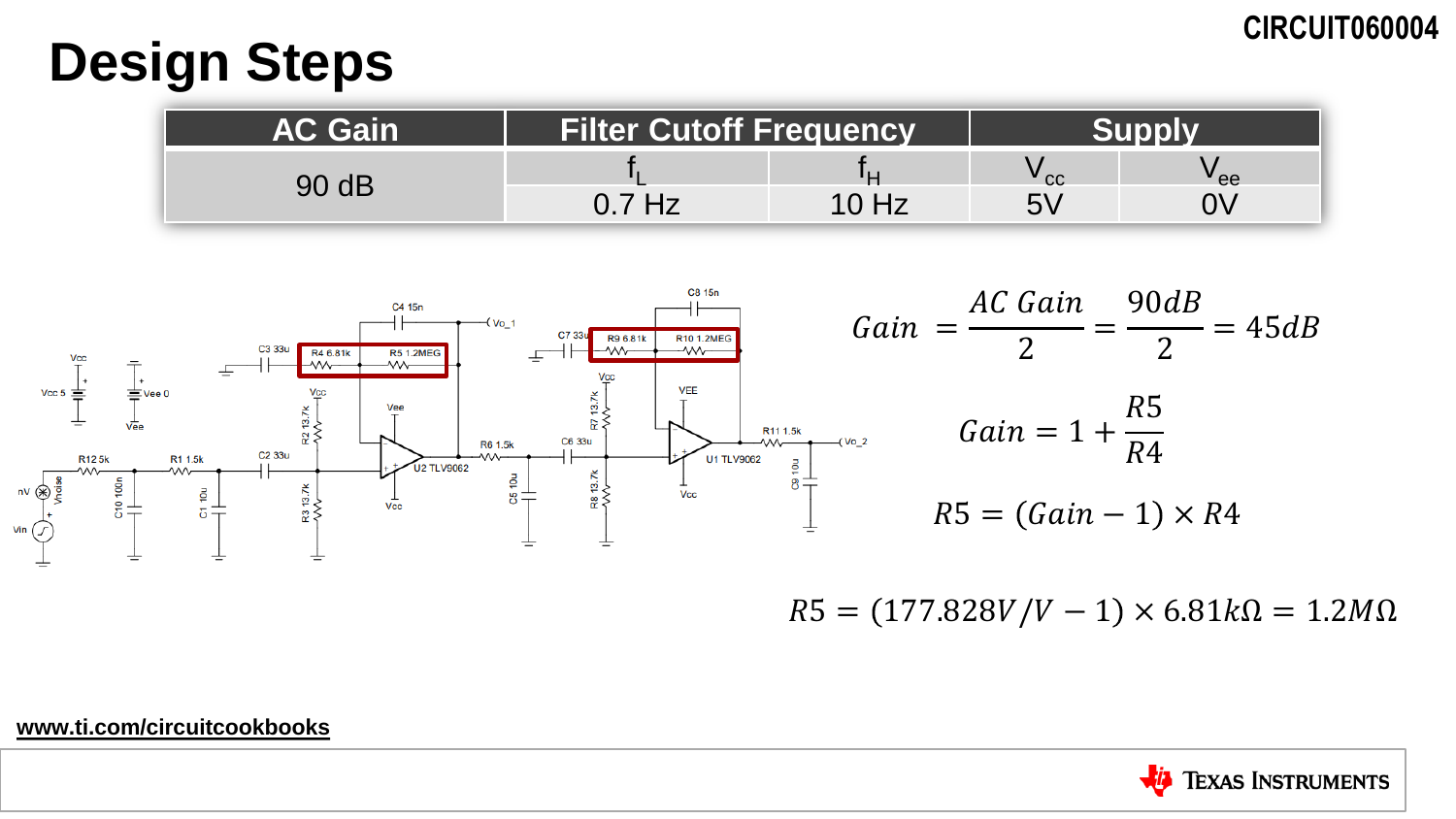## **Design Steps**

| <b>AC Gain</b> | <b>Filter Cutoff Frequency</b> |       |    |     |
|----------------|--------------------------------|-------|----|-----|
| 90 dB          |                                |       | cc | 'ee |
|                | Hz                             | 10 Hz | ら  |     |



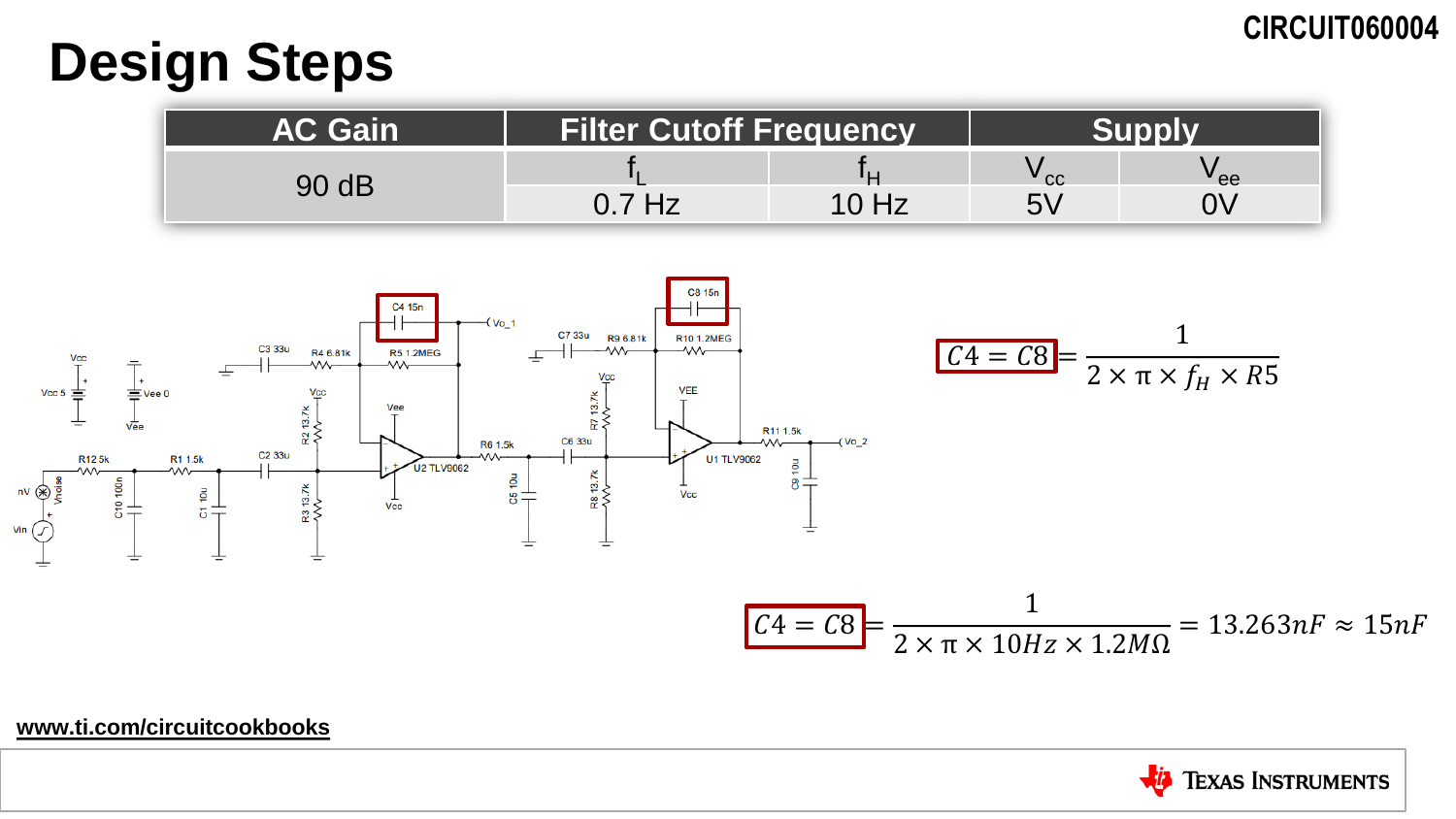## **AC Results**

| AC Gain | <b>Filter Cutoff Frequency</b> |       |      |      |
|---------|--------------------------------|-------|------|------|
| dB      |                                |       | ' cc | ' ee |
|         | $0.7$ Hz                       | 10 Hz | い    |      |



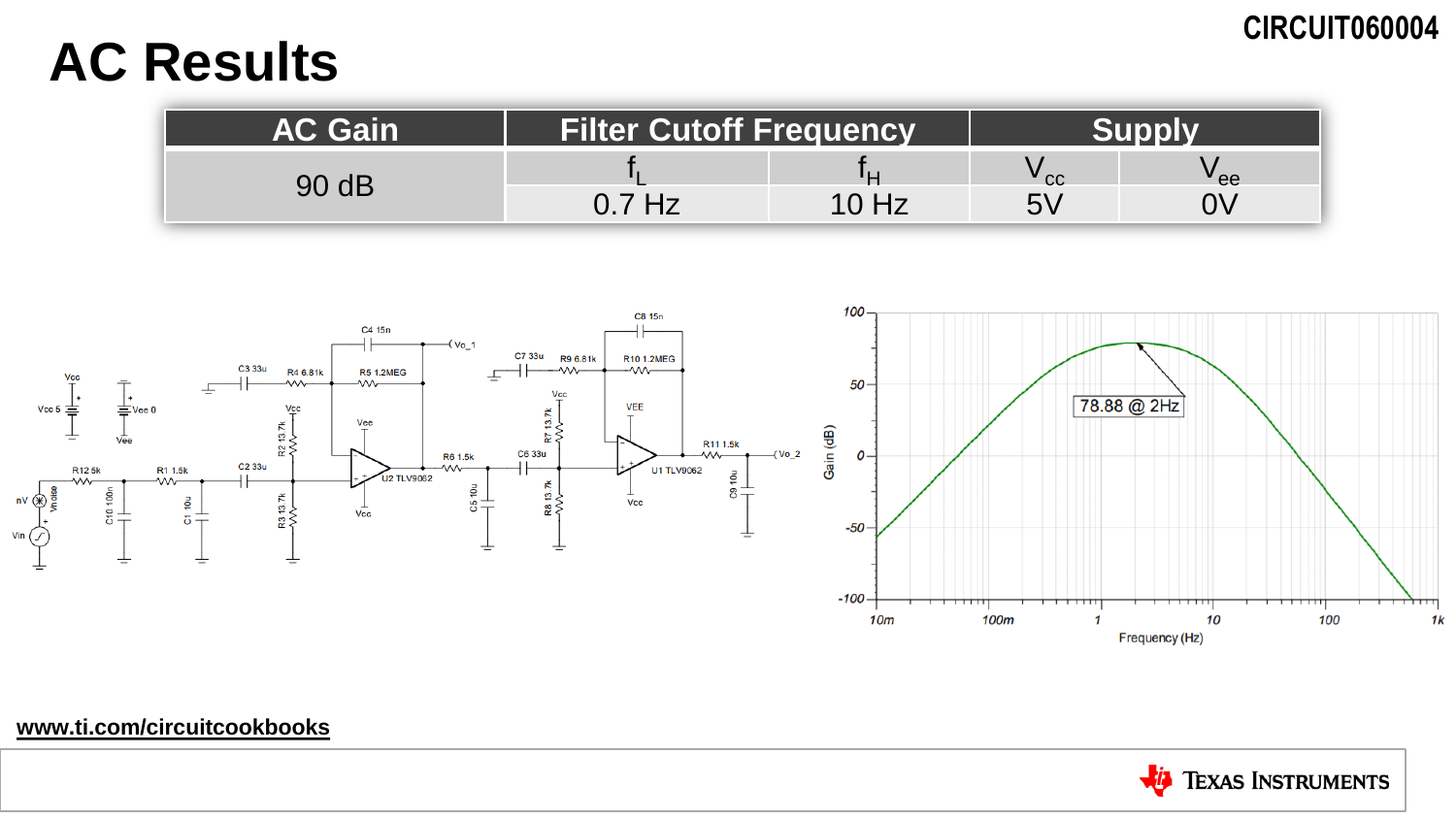## **Noise Results**

| <b>AC Gain</b> | <b>Filter Cutoff Frequency</b> |      |      |      |
|----------------|--------------------------------|------|------|------|
| ) dB           |                                |      | ' CC | ' ee |
|                | Hz                             | 0 Hz | F'   |      |



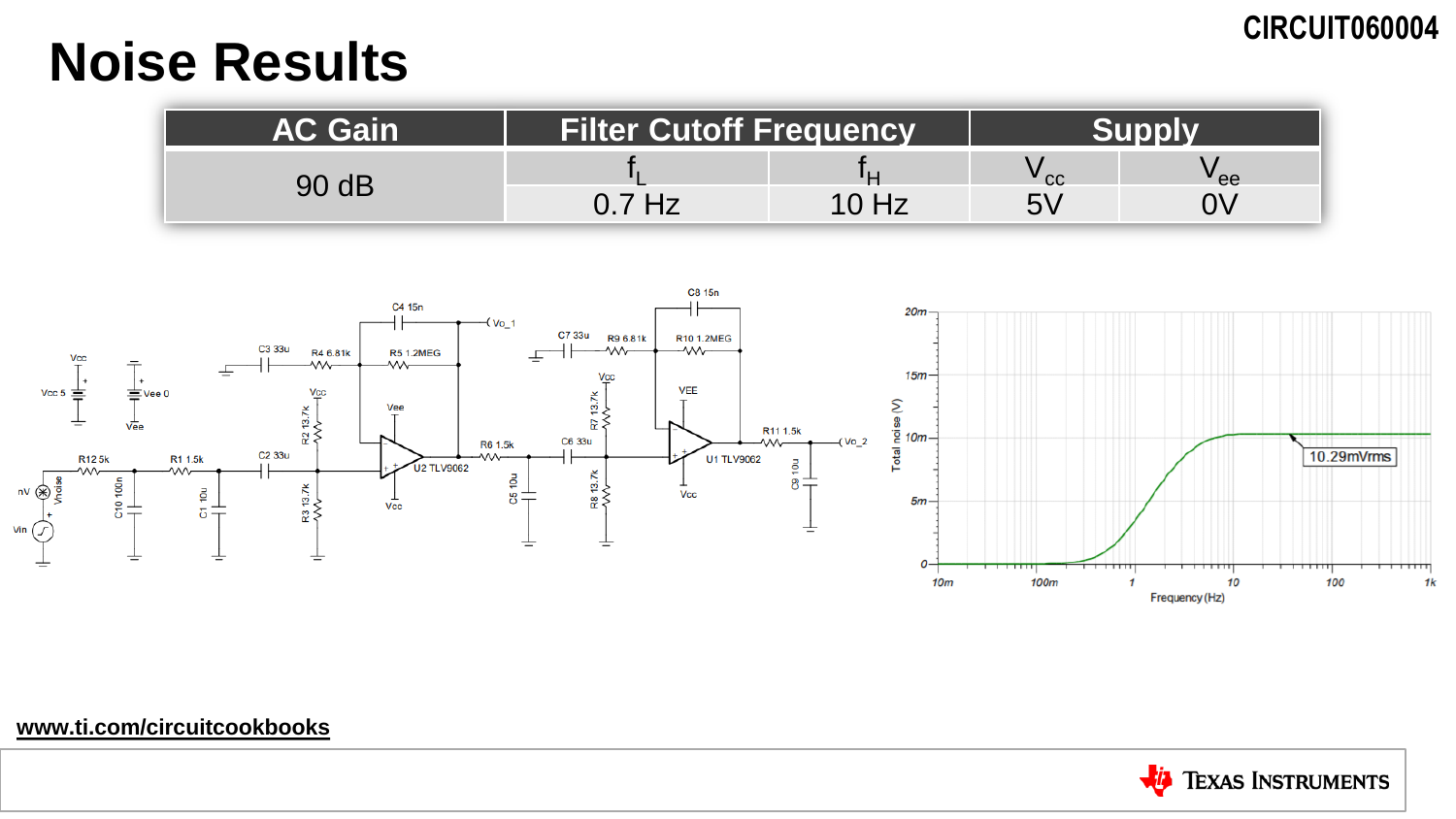## **Design Notes**

| <b>AC Gain</b> | <b>Filter Cutoff Frequency</b> |  |     |      |
|----------------|--------------------------------|--|-----|------|
|                |                                |  | CC. | ' ee |
|                | <b>Hz</b>                      |  | い   |      |



## **Design Notes:**

- 1. For low-noise, long-range PIR sensor conditioner circuits be sure to use two or more amplifier stages to allow for sufficient loop gain.
- 2. Additional low-pass and high-pass filters can be added to further reduce noise.
- 3. RC filters on the output of the amplifiers are required to reduce the contribution of the intrinsic noise of the amplifier.

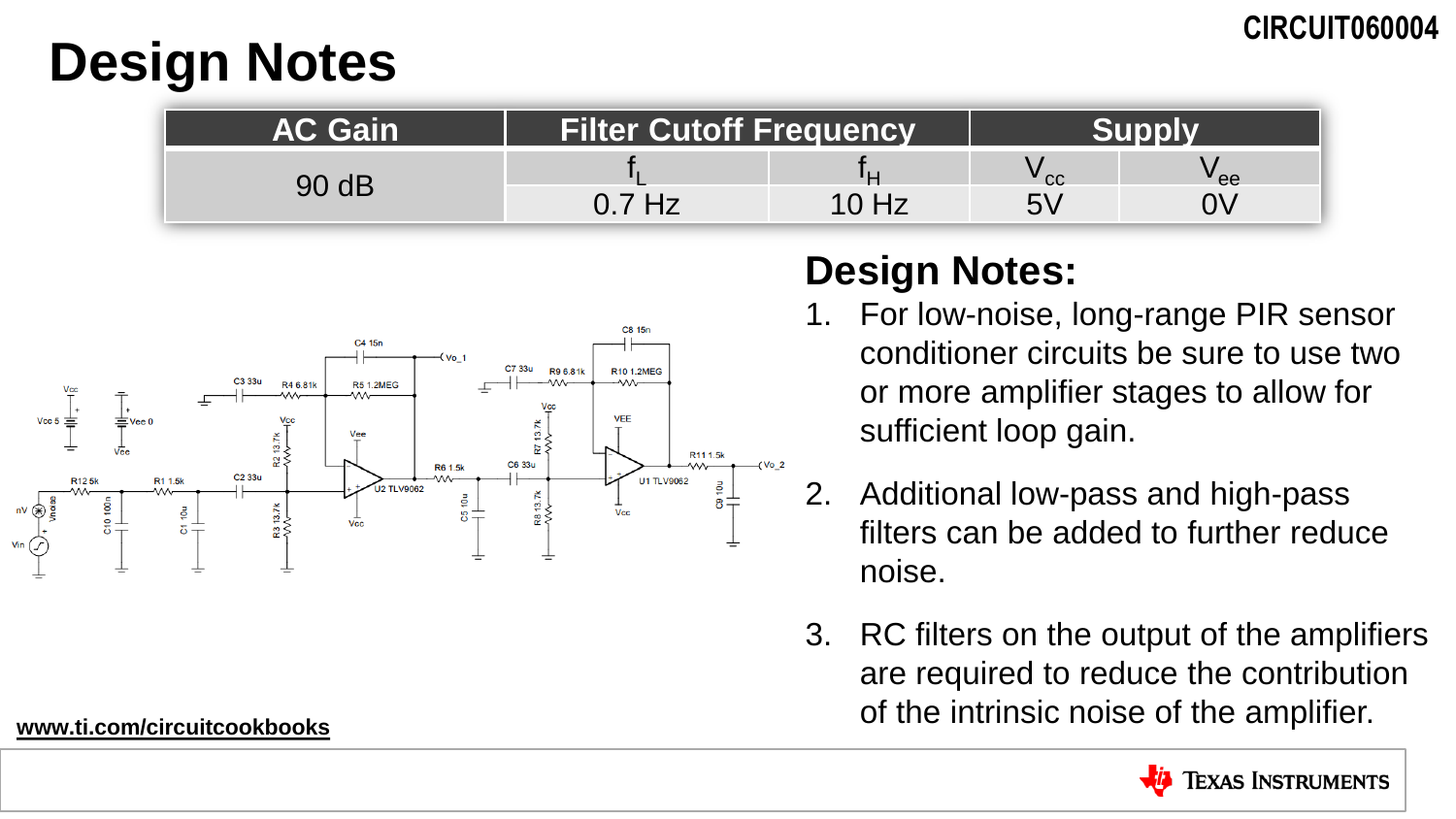# **Design Resources**

**EE Cookbook: Op Amp [www.ti.com/circuitcookbooks](http://www.ti.com/circuitcookbooks)**

Step-by-step circuit design of common op amp building block circuits.

#### **TI Designs**

[www.TI.com/tidesigns](http://www.ti.com/tidesigns) Ready-to-use reference designs with theory, calculations, simulations schematics, PCB files, bench test results

#### *Analog Engineer's Pocket Reference*

[www.TI.com/analogrefguide](http://www.ti.com/analogrefguide) PDF, iTunes app and hardcopy available PCB, analog, mixed signal design formulae Conversions, tables, equations

#### **TI Precision Labs**

[www.TI.com/precisionlabs](http://www.ti.com/precisionlabs) Quiz questions, problems, solutions Labs and evaluation module (EVM) available

### **TINA-TI™ simulation software**

[www.TI.com/tool/tina-ti](http://www.ti.com/tool/tina-ti) Complete SPICE simulator DC, AC, transient, noise analysis Schematic entry and post-processor for waveform math

### **[www.ti.com/circuitcookbooks](http://www.ti.com/circuitcookbooks)**

#### **DIYAMP-EVM**

[www.TI.com/DIYAMP-EVM](http://www.ti.com/DIYAMP-EVM) Evaluation module providing engineers with SC70, SOT23, SOIC packaging and 12 popular amplifier configurations

#### *The Signal*

[www.TI.com/signalbook](http://www.ti.com/signalbook) PDF, iTunes app and hardcopy available A compendium of blog posts on op amp design topics including offset voltage, input bias current, stability, noise and more

### *Analog Wire* **Blog** [www.TI.com/analogwire](http://www.ti.com/analogwire)

Technical blogs written by analog experts Tips, tricks, and design techniques

#### **TI E2E™ Community** [www.TI.com/e2e](http://www.ti.com/e2e) Support forums for all TI products

#### **Op Amp Parametric Quick Search**

[www.TI.com/amplifiers](http://www.ti.com/amplifiers) Search for precision, high-speed, general-purpose, ultra-low-power, audio and power op amps

#### **Op Amp Parametric Cross-Reference** [www.TI.com/opampcrossreference](http://www.ti.com/opampcrossreference) Find similar TI op amps using competitive part numbers